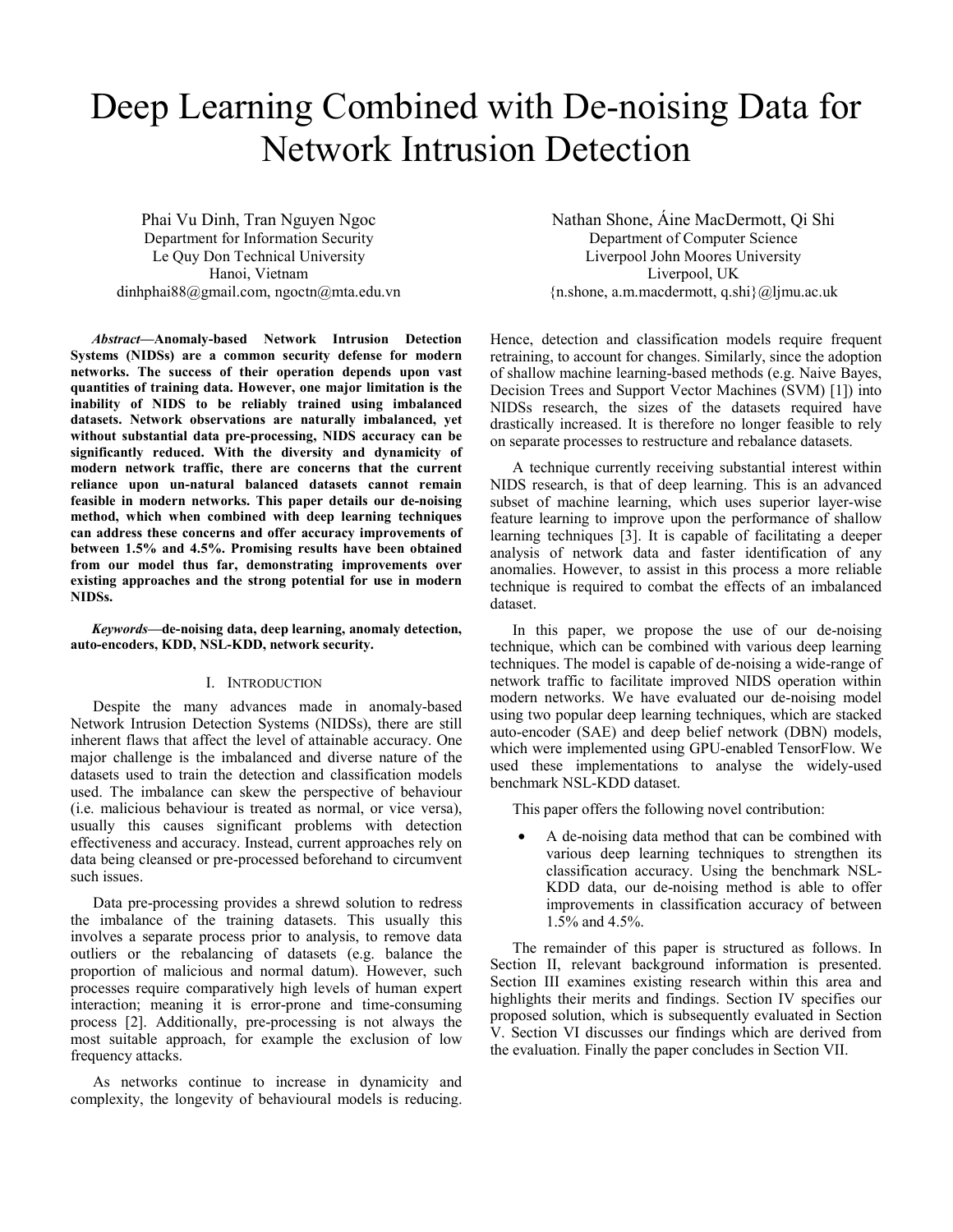## II. BACKGROUND

## *A. Deep Learning*

Deep learning is an advanced form of machine learning, which moves Machine Learning closer to its ultimate goal of Artificial Intelligence. It allows complex concepts and relationships to be modelled using multiple levels of representation [4]. Supervised and unsupervised learning algorithms are used to build increasingly higher levels of abstraction using the output features from subsequent levels [7].

**Auto-encoder**: A technique receiving much interest within the field of deep learning. It is an unsupervised feature extraction algorithm, which learns the best parameters required to reconstruct its output as close to its input as possible. This is achieved by applying back propagation and setting the target values to be equal to the inputs. In other words, it is trying to learn an approximation to the identity function. The fact that the structure of the model is so intrinsically linked to the dataset, it is easy to see why the initial balance of the dataset is so important.



Figure 1. Example Auto-encoder

An auto-encoder usually has an input layer, output layer (which are both of equal dimension) and a hidden layer. This hidden layer normally has a smaller dimension than that of the input. An example of an auto-encoder is illustrated in Fig. 1.

The hidden layer is used to construct a lower dimensionality version of the data (known as encoding). By reducing the dimensionality, the auto-encoder is forced to capture the most prominent features of the data. In an ideal scenario, the data features generated by the auto-encoder will provide a better representation of the data points than the raw data itself.

**Stacked auto-encoder**: The deep learning construct can be applied to auto-encoders, in a technique known as stacked auto-encoder. Here, the hidden layers represent the simple concepts and multiple hidden layers are used to provide depth. The increased depth can reduce computational costs and the amount of required training data, as well as yielding greater degrees of accuracy [4]. The output from each hidden layer is used as the input for a progressively higher level, which is used to learn increasingly higher level features. An illustrative example of a stacked auto-encoder is shown in Fig. 2.

Within deep learning, there are also Deep Neural Networks (DNNs) and Deep Belief Networks (DBNs). DNNs use unsupervised learning techniques to adjust the weights between hidden layers, allowing the network to identify the best internal

representation (features) of the inputs, which enables flexible modelling of the complex and non-linear relationship between the input and output of the network [23]. DBNs are generative graphical models, or class of DNN composed of multiple layers of latent variables or hidden units where there are connections between the layers but not between units within each. DBNs allow unsupervised pre-training over unlabelled samples at first and then a supervised fine-tuning over labelled samples.



Figure 2. Example stacked auto-encoder

#### III. EXISTING WORK

Deep learning is increasingly gaining significant interest and its application is being investigated within many research domains, such as: healthcare [6], [7]; automotive design [8], [9]; manufacturing [10] and law enforcement [11], [12]. There are also several existing works within the domain of NIDS. In this section, we will discuss the most current notable works.

The work of Dong and Wang present a literary and experimental comparison between the use of specific traditional NIDS techniques and deep learning methods [1]. The authors concluded that the deep learning-based methods offered improved detection accuracy across a range of sample sizes and traffic anomaly types. The authors also demonstrated that problems associated with imbalanced datasets can be overcome by using oversampling for which, they used the Synthetic Minority Oversampling Technique (SMOTE).

Zhao et al. [2] presented a state-of-the-art survey of deep learning applications within machine health monitoring. They experimentally compared conventional machine learning methods against four common deep learning methods (autoencoders, Restricted Boltzmann Machine (RBM), Convolutional Neural Network (CNN) and Recurrent Neural Network (RNN). Their findings concluded that deep learning methods offer better accuracy than conventional methods.

Alrawashdeh and Purdy [13] proposed using a RBM with one hidden layer to perform unsupervised feature reduction. The weights are passed to another RBM to produce a DBN. The pre-trained weights are passed into a fine tuning layer consisting of a Logistic Regression classifier (trained with 10 epochs) with multi-class soft-max. The proposed solution was evaluated using the KDD Cup '99 dataset. The authors claimed a detection rate of 97.90% and a false negative rate of 2.47%. This is an improvement over results claimed by authors of similar papers.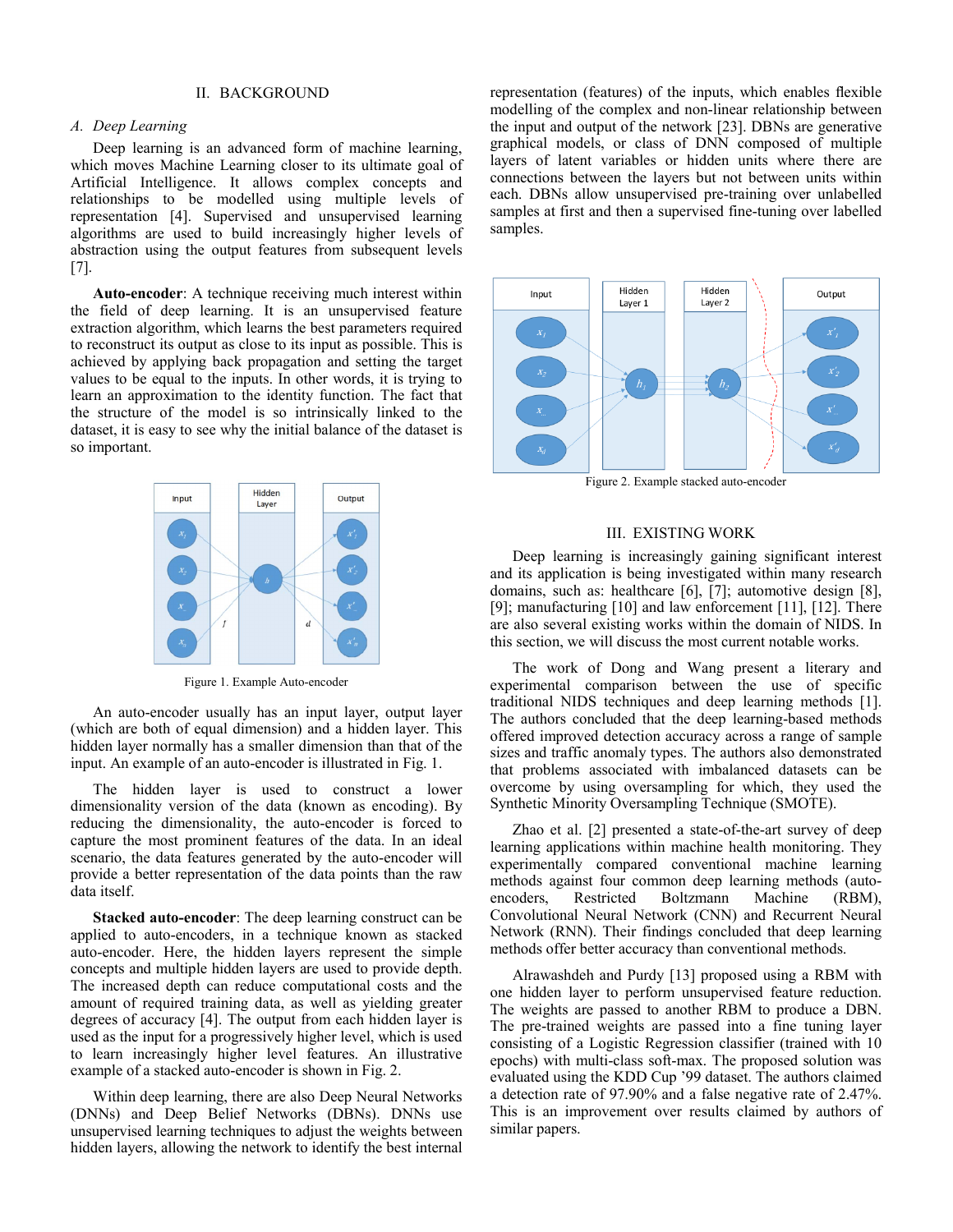The work by Kim et al. [14] aspired to specifically target advanced persistent threats. They propose a Deep Neural Network (DNN) using 100 hidden units, combined with the Rectified Linear Unit activation function and the ADAM optimiser. Their approach was implemented on a GPU using TensorFlow, and evaluated using the KDD data set. The authors claimed an average accuracy rate of 99%, and summarized that both RNN and Long Short-Term Memory (LSTM) models are needed for improving future defenses.

Potluri and Diedrich [15] propose a method using 41 features and their DNN has 3 hidden layers (2 auto-encoders and 1 soft-max). The results obtained were mixed, those focusing on fewer classes were more accurate than those with more classes. The authors attributed this to insufficient training data for some classes.

Cordero et al. [16] proposed an unsupervised method to learn models of normal network flows. They use RNN, autoencoder and the dropout concepts of deep learning. The exact accuracy of their proposed method evaluated is not fully disclosed.

Similarly, Tang et al. [17] also propose a method to monitor network flow data. The paper lacked details about its exact algorithms but does present an evaluation using the NSL-KDD dataset, which the authors claim gave an accuracy of 75.75% using six basic features.

Kang and Kang [18] proposed the use of an unsupervised DBN to train parameters to initialise the DNN, which yielded improved classification results (exact details of the approach are not clear). Their evaluation shows improved performance in terms of classification errors.

In addition, there is other relevant work, including the fault monitoring in semiconductor manufacturing as proposed by Lee et al. [19]. They use a Stacked de-noising Auto-encoder (SdA) approach to provide an unsupervised learning solution. A comparison with conventional methods has demonstrated that throughout different use cases the approach increases accuracy by up to 14%. in different use cases. They also concluded that among the SdAs analysed (1-4 layers) those with 4 layers produced the best results.

You et al. [11] propose an automatic security auditing tool for short messages (SMS). Their method is based upon the RNN model. The authors claimed that their evaluations resulted in an accuracy rate of 92.7%, thus improving existing classification methods (e.g. SVM and Naive Bayes).

## IV. PROPOSED METHODOLOGY

## *A. De-noising data*

After assessing the NSL-KDD datasets, we know that the five of attacks and normal labels are imbalanced on the training datasets. While the labels of DoS, Probe and normal labels are most prevalent with approximate 99% in total of training datasets, both of two attacks R2L and U2L are small with 1% [12]. Besides, the dimension of this datasets is 41, which is responsible for being not suitable with deep-learning methods that are necessary datasets with high dimension and a huge number of training datasets. In preparation of reducing the drawbacks of above issues in NSL-KDD datasets, we proposed a new method that helps to increase the dimension to 82 and

the number of training datasets is higher 5 times while the all labels are binary. To specify, we will represent following several steps below:

**Step 1**: Given  $C = \{C_1, C_2, \ldots, C_N\}$  are N cluster centers of data train. (N is number of labels on the training data, we can calculate N cluster centers by adding all the records of the same type and then dividing them by the sum of each type).

# **Step 2**:

**Input**:  $C = \{C_1, C_2, \ldots, C_N\}$ , dataTrain, dataTest, labelTrain, labelTest.

 $L = \{L_1, L_2, ..., L_N\}$  are N labels of C.

M is number of data train.

**Output**: newDataTrain, newDataTest, newLabelTrain, newLabelTest

1. **Set** newDataTrain = Ө, newDataTest = Ө, newLabelTrain =  $\Theta$ , newLabelTest =  $\Theta$ , count = 0

2. For 
$$
i = 1
$$
 to M {

**For** k **in** L {

```
 2.1. tempData = C[k] concatenate dataTrain[i] 
2.2. if (k == labelTrain[i]) tempLabel = 1
    Else tempLabel = 02.3. newDataTrain[count] = tempData
     newLabelTrain[count] = tempLabel 
2.4 count = count + 1
```


}

}

3. We do the same with the testing dataset, followed by getting the remaining datasets of newDataTest and newLabelTest.



Figure 3. De-noising data method

As the method is presented above, both sets of newLabelTrain and newLabelTest contain binary values. Providing the binary value is 1, it means that data is combined with a cluster center of the similar type. By contrast, the value zero illustrates that the data is combined with a different one. Moreover, the label of data train and data test may separate by many blocks of N consecutive records. For example, if a block is a set of five values of an array  $B = [0, 0, 0, 1, 0]$ , we can know that the block B is generated by cluster C4 and a record of the similar type. If all values of B are zero, B may be a zero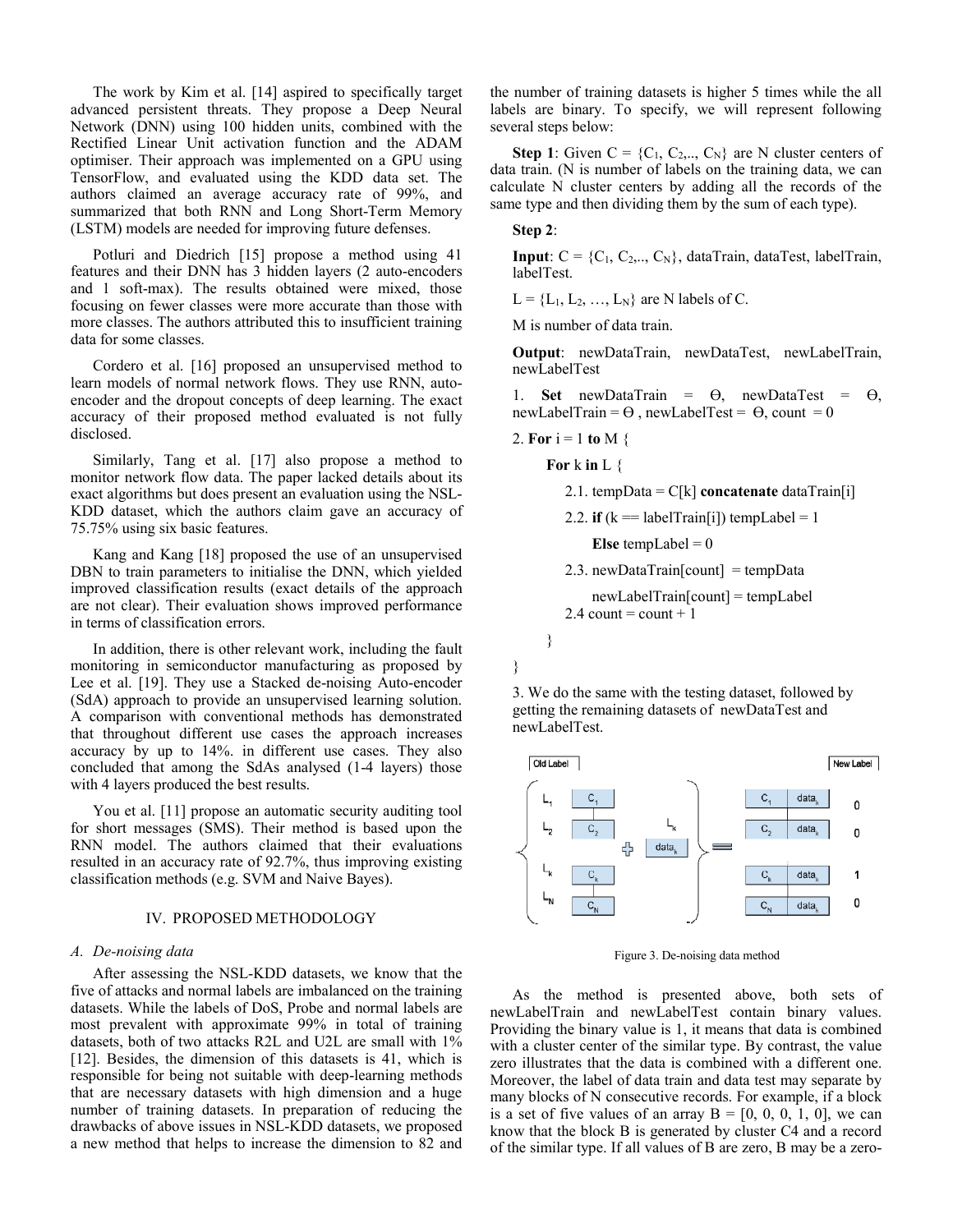day attack. Otherwise, if B has greater equal than 2 value of 1, B is called a confused attack. Therefore, the remaining of the algorithm will utilize these blocks to predict the true label.

# *B. Classification*

Decreasing the reliance on human operators is a crucial requirement for future-proofing NIDSs. Hence, our aim is to devise a technique capable of providing reliable unsupervised feature learning, which can improve upon the performance and accuracy of existing techniques.

Auto-encoders are currently a popular research area. One of their desirable characteristic is their capability to provide more powerful and non-linear generalisation than Principle Component Analysis (PCA). We believe that they offer significant advantages in terms of intrusion detection and are utilised as our starting point. Unlike a simple auto-encoder, a deep auto-encoder is composed of two symmetrical deep-belief networks, which typically have four or five shallow layers for encoding, and a second set of four or five layers for decoding. The work by Hinton and Salacukhudinov [21] has produced promising results by implementing a deep learning algorithm to convert high dimensional data to low dimensional data by utilising a deep auto-encoder.

Most researchers [21], [22] use auto-encoders as a nonlinear transformation to discover interesting data structures, by imposing other constraints on the network, and compare the results with those of PCA (linear transformation). These methods are based on the encoder-decoder paradigm. The input is first transformed into a typically lower-dimensional space (encoder), and then expanded to reproduce the initial data (decoder). Once a layer is trained, its code is fed to the next, to better model highly non-linear dependencies in the input. This paradigm focuses on reducing the dimensionality of input data. To achieve this, there is a special layer - the code layer [21], at the centre of the deep auto-encoder structure. This code layer is used as a compressed feature vector for classification or for combination within a stacked auto-encoder [21].

In fulfilment of building up a model that can help solving the NIDSs, we decide to select the auto-encoder to reduce the dimension of datasets, following by utilising the Random Forest for classification. This classification is named to SAE-RF. We use DBNs as a classification for comparison. However, the classifications are implemented with the binary label, therefore, we need to convert this result to N original labels. The method is described below:

Step 1:

Given {predictTest} is set of data test after using SAE-RF to predict. The predicted test contains binary values. We will separate the predicted test into many blocks of N consecutive value.

Given  $B = \{block_1, block_2, ..., block_M\}$  is all blocks that are separated from predicted test. The value M is equal the number of data test.

Step 2:

We will determine the label which is created block.

**Input**: block<sub>i</sub>;  $C = \{C_1, C_2, ..., C_N\}$  and  $L = \{L_1, L_2, ..., L_N\}$ are N labels of C.

**Output**: label of block<sub>i</sub>

- 1. sum $_{i} = 0$
- 2. For j=1 to N {  $sum_i$  += block<sub>i</sub>[j]}
- 3. There are two cases of sumi:

```
3.1. If (\text{sum}_{i} == 1)index = -1;
     For k = 1 to N {
             If (block<sub>i</sub>[i] == 1) {
                      Return L[index] 
              } 
      } 
3.2. Else
```
Given  $D = \{D_1, D_2, \ldots, D_N\}$  and k from 1 to N. (With  $D_k$ is Euclidean distance between  $C_k$  and newDataTest[i]). We know the blocki belongs to cluster  $C_k$  if the value of  $D_k$  is the first minimum of set D.

In the 3.2 of the algorithm above, if the value of  $sum_i$  is 0, we can understand that the record is zero-day attacks. Otherwise, there are difficult records which can trigger confused classification. Therefore, we can use this method to make a censorship that can support the pre-treatment of the training data.

# V. EVALUATION & RESULTS

The classification models were implemented using TensorFlow. All of our evaluations were performed using GPU-enabled TensorFlow running on a 64-bit Ubuntu 16.04 LTS PC with an Intel Xeon 3.60 GHz processor, 16 GB RAM and an NVIDIA GTX 1060 GPU. To perform our evaluations, we have used the NSL-KDD dataset. Both of these datasets are considered as benchmarks within NIDS research. Furthermore, using these datasets assists in drawing comparisons with existing methods and research.

In this section, The following metrics will be used: *True Positive* (TP) - attack data correctly classified as an attack; *False Positive* (FP) - normal data incorrectly classified as an attack; *True Negative* (TN) - normal data correctly classified as normal; *False Negative* (FN) - attack data incorrectly classified as normal.

Additionally, the following measures will be used in the evaluation of our proposed de-noising method:

**Accuracy**:  $(TP+TN) / n$  – which measures the proportion of the total number of correct classifications.

**Precision**: *TP / (TP+FP) –* which measures the number of correct classifications penalised by the number of incorrect classifications.

**Recall:**  $TP / (TP + FN)$  – which measures the number of correct classifications penalised by the number of missed entries.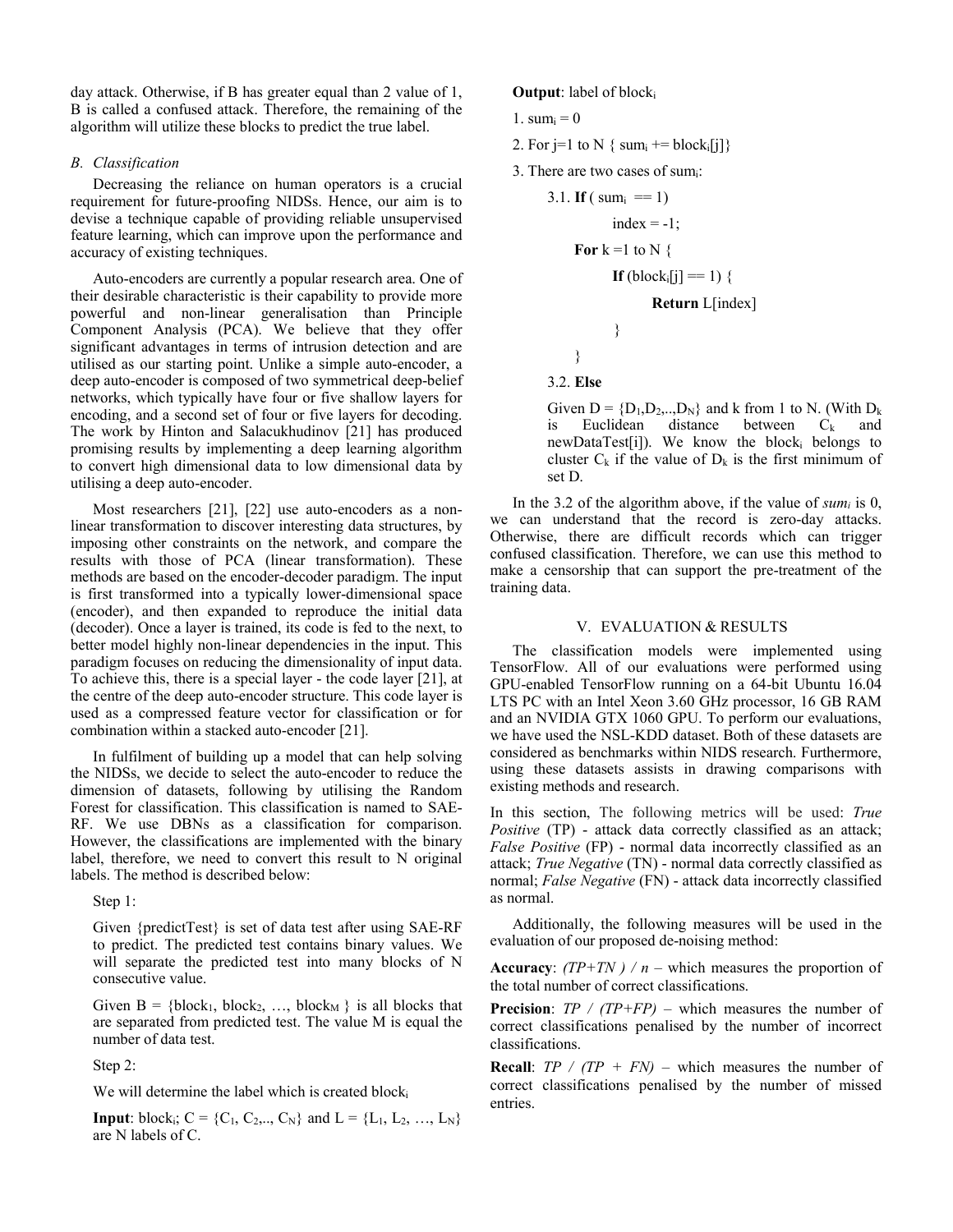**F-score**: *2 (Precision* x *Recall) / (Precision + Recall) –* which is used as an effectiveness measurement using the harmonic mean of precision and recall.

| <b>Class</b> | <b>Attack Type</b>    | <b>No. Training</b> | No. Test         |
|--------------|-----------------------|---------------------|------------------|
|              | 'back'                | 956                 | 359              |
|              | 'land'                | 18                  | 7                |
| DoS          | 'neptune'             | 4124                | 4657             |
|              | 'pod'                 | 201                 | 41               |
|              | $\sqrt{\text{smurf}}$ | 2646                | 665              |
|              | 'teardrop'            | 892                 | 12               |
|              | 'ipsweep'             | 3599                | 141              |
|              | 'nmap'                | 1493                | 73               |
| Probe        | portsweep'            | 2931                | 157              |
|              | 'satan'               | 3633                | 735              |
|              | 'ftp_write'           | 8                   | $\overline{3}$   |
|              | 'guess password'      | 53                  | 1231             |
| R2L          | 'imap'                | 11                  |                  |
|              | 'multihop'            | 7                   | 18               |
|              | 'phf                  | 4                   | $\overline{2}$   |
|              | 'spy                  | $\overline{2}$      | $\boldsymbol{0}$ |
|              | 'warezclient'         | 890                 | $\mathbf{0}$     |
|              | 'warezmaster'         | 20                  | 944              |
|              | 'loadmodule'          | 9                   | 2                |
| U2R          | 'buffer overflow'     | 30                  | 20               |
|              | 'rootkit'             | 10                  | 13               |
|              | 'perl'                | 3                   | $\overline{2}$   |
| Normal       |                       | 67343               | 9711             |
| <b>Total</b> |                       | 125973              | 18794            |

TABLE I COMPOSITION OF DATASETS

TABLE II DBN – NORMAL DATA VS DE-NOISING DATA

|                  |               | <b>Normal</b> | <b>DoS</b> | Probe  | R2L                  |       | <b>U2R</b> Total |
|------------------|---------------|---------------|------------|--------|----------------------|-------|------------------|
| Accuracy         | Normal DBN    | 95.64         | 87.96      | 72.97  | 0.00                 | 0.00  | 80.58            |
| $(\%)$           | Denoising DBN | 99.92         | 92.23      | 58.23  | 19.87                |       | 18.92 85.59      |
| <b>Precision</b> | Normal DBN    | 100.00        | 100.00     | 100.00 | 0.00                 | 0.00  | 88.10            |
| $(\%)$           | Denoising DBN | 100.00        | 100.00     | 100.00 | 100.00 100.00 100.00 |       |                  |
| Recall           | Normal DBN    | 95.64         | 87.96      | 72.97  | 0.00                 | 0.00  | 80.58            |
| $(\%)$           | Denoising DBN | 99.92         | 92.23      | 58.23  | 19.87                | 18.92 | 85.59            |
| <b>F-score</b>   | Normal DBN    | 97.77         | 93.60      | 84.37  | 0.00                 | 0.00  | 84.08            |
| $(\%)$           | Denoising DBN | 99.96         | 95.96      | 73.60  | 33.16                | 31.82 | 89.24            |

TABLE III DBN - CONFUSION MATRIX FOR NORMAL DATA

| <b>Attack Class</b> | Normal | DoS  | Probe | <b>R2L</b> | U2R |
|---------------------|--------|------|-------|------------|-----|
| Normal              | 9288   | 312  | 111   |            |     |
| DoS                 | 634    | 5050 |       |            |     |
| Probe               | 127    | 172  | 807   |            |     |
| R2I                 | 2182   |      |       |            |     |
| T2R                 | 37     |      |       |            |     |

TABLE IV DBN - CONFUSION MATRIX ON DE-NOISING DATA

| <b>Attack Class</b> | Normal | DoS  | Probe | R2L | U2R |
|---------------------|--------|------|-------|-----|-----|
| Normal              | 9703   |      |       |     |     |
| DoS                 | 446    | 5295 |       |     |     |
| Probe               |        | 460  | 644   |     |     |
| R2L                 | 1758   |      |       | 437 |     |
| U2R                 | 30     |      |       |     |     |

TABLE V SAE-RF – NORMAL DATA VS DE-NOISING DATA

|                  | Data Type        | Normall DoS Probel R2L   U2R   Total      |                         |      |      |             |
|------------------|------------------|-------------------------------------------|-------------------------|------|------|-------------|
| Accuracy         | Normal SAE-RF    | 94.58                                     | 97.73 94.67             | 3.82 | 2.70 | 85.42       |
| $(\%)$           | Denoising SAE-RF | 97.67                                     | 96.06 97.47             | 8.09 |      | 13.51 86.52 |
| <b>Precision</b> | Normal SAE-RF    | 100.00 100.00 100.00 100.00 100.00 100.00 |                         |      |      |             |
| $(\%)$           | Denoising SAE-RF | 100.00 100.00 100.00 100.00 100.00 100.00 |                         |      |      |             |
| Recall           | Normal SAE-RF    | 94.58                                     | 97.73 94.67             | 3.82 | 2.70 | 85.42       |
| $(\%)$           | Denoising SAE-RF | 97.67                                     | 96.06 97.47             | 8.09 |      | 13.51 86.52 |
| <b>F-score</b>   | Normal SAE-RF    | 97.22                                     | 98.85 97.26             | 7.36 | 5.26 | 87.37       |
| $(\%)$           | Denoising SAE-RF | 98.82                                     | 97.99 98.72 14.98 23.81 |      |      | 88.60       |

TABLE VI SAE-RF - CONFUSION MATRIX ON NORMAL DATA

| <b>Attack Class</b> | <b>Normal</b> | DoS  | Probe | R2L | 112R |
|---------------------|---------------|------|-------|-----|------|
| Normal              | 9491          | 58   | 158   |     |      |
| DoS                 | 260           | 5430 | 51    |     |      |
| Probe               | 58            |      | 1047  |     |      |
| R2L                 | 2112          |      |       | 84  |      |
| 12R                 |               |      |       |     |      |

TABLE VII SAE-RF - CONFUSION MATRIX ON DE-NOISING DATA

| <b>Attack Class</b> | Normal | DoS  | Probe | R2L | 12R |
|---------------------|--------|------|-------|-----|-----|
| Normal              | 9485   | 52   | 169   |     |     |
| DoS                 | 223    | 5515 |       |     |     |
| Probe               | 28     |      | 1078  |     |     |
| R2L                 | 2019   |      |       |     |     |
| 12R                 | າາ     |      |       |     |     |

## VI. DISCUSSION

Our evaluations show that our proposed de-noising data method combined deep learning algorithms has produced a promising set of results. With regards to the DBN classification, we can see that utilizing the de-noising data method combined deep learning techniques yields significantly improved results when compared to the normal datasets using deep learning techniques. For instance, while the latter one has the total accuracy on the data attacks is 80.85%, the former one experiences a higher result with 85.59% on Table II.

Moreover, the significant result is also shown on the Fscore measurement with an approximate 5%. When it comes to the confusion matrix, the remarkable performance of denoising data method and normal data is illustrated Table III and Table IV. The first table depicts an imbalance of attack detection result on total labels since this algorithm cannot detect any attacks under the labels R2L and U2R. By contrast, the two labels R2L and U2R is detected more effectively on Table IV, which is responsible for a higher accuracy measurement about 19% and more than 30% of F-score measurement on Table II.

In terms of the SAE-RF classification, both accuracy and Fscore measurement of de-noising combined deep learning data method are higher than normal datasets using deep learning on Table V. To specify, the total accuracy of the latter one is 85.42% while the former one is 86.52%. In addition, the higher value 1% is presented on the F-score measurement during comparison between the first one and the last one. We can use